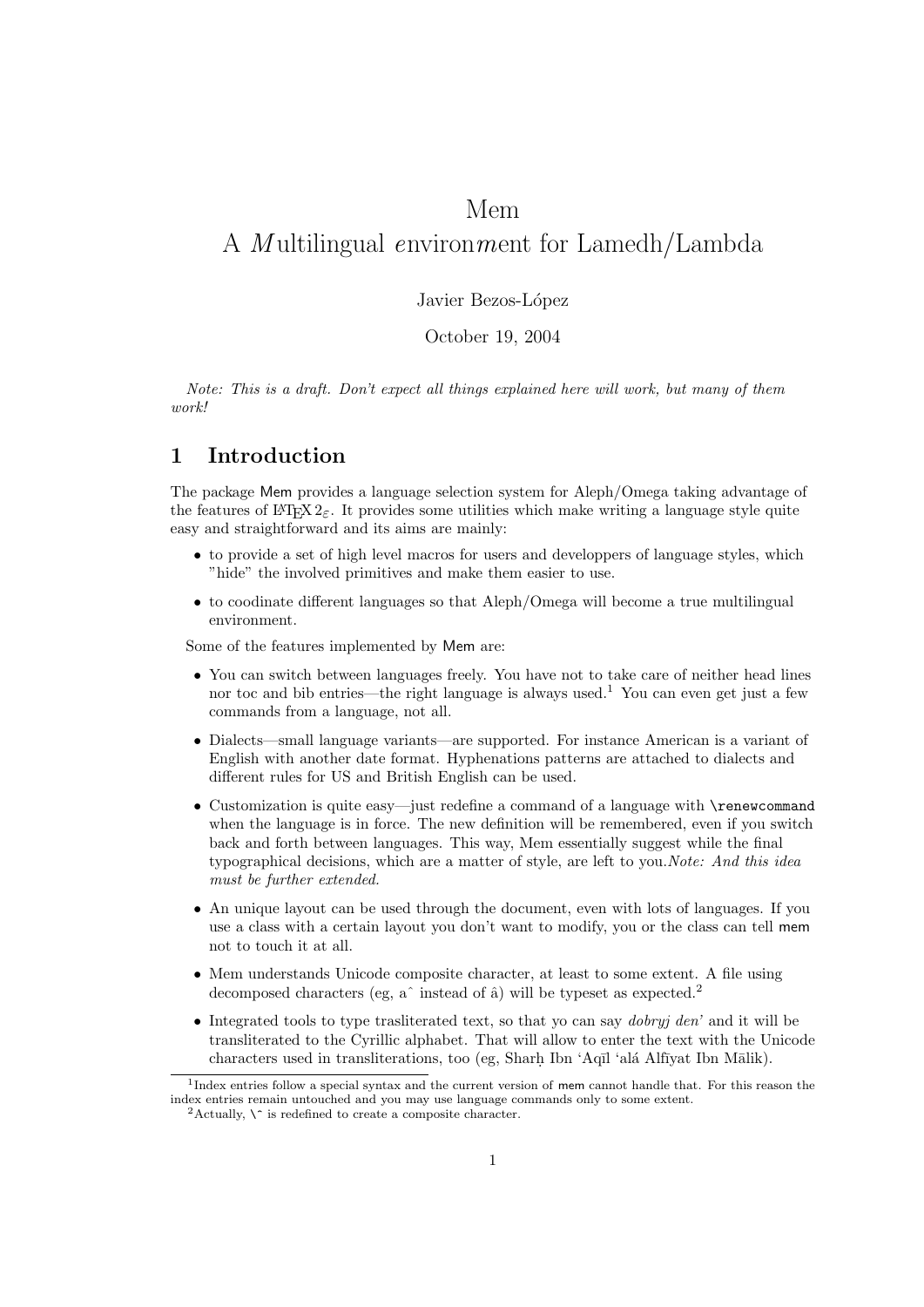## 2 Quick start

Once installed, you can use mem. To write a, say, German document simply state the german option in the \documentclass and load the package with

\usepackage[charset=isolat1]{mem} (if you are using the latin1 encoding; if the document uses the Unicode encoding this setting is not necessary). That's all. If you are happy with that you need not go further; but if you are interested in advanced features (how to insert a Spanish date, for instance) just continue.

## 3 User Interface

## 3.1 Components

A language has a series of commands and variables (counters and lengths) stored in several components. These components are:

names Translation of commands for titles, etc., following the international LATEX conventions.

layout Commands and variables for the general layout of the document (enumerate, itemize, etc.)

date Logically, commands concerning dates.

tools Supplementary command definitions.

These components belong to two categories: names and layout are considered document components, since they are intended for formatting the document; date and tools are considered text components, since you will want to use them temporarily for a short text (or may be not so short) in some language. There is a further component which is hidden to users: processes, which contains macros used by traslation processes dealing with text typographical conventions and transformations.

## 3.2 Selecting a Language

You must load languages with **\usepackage**:

\usepackage[english,spanish]{mem}

Global options (those of \documentclass) will be recognized as usual. You can cancel this automatic selection with the package option loadonly:

\usepackage[german,spanish,loadonly]{mem}

\languageset\*[no-components,properties]{language}

Selects all components from language, except if there is the optional argument. no-components is a list of components not to be selected, in the form nocomponent, nocomponent, .... For instance, if you dislike using tools:

\languageset\*[notools]{french}

Note: perhaps this syntax based on no-components should be changed This command also sets defaults to be used by the unstarred version (see below). Properties change the behaviour of some features of the language.

\begin{language} ... \end{language} \begin{languageset}[components,properties]{language} ... \end{languageset}

Where *components* is a list of *components* and/or **no***components*.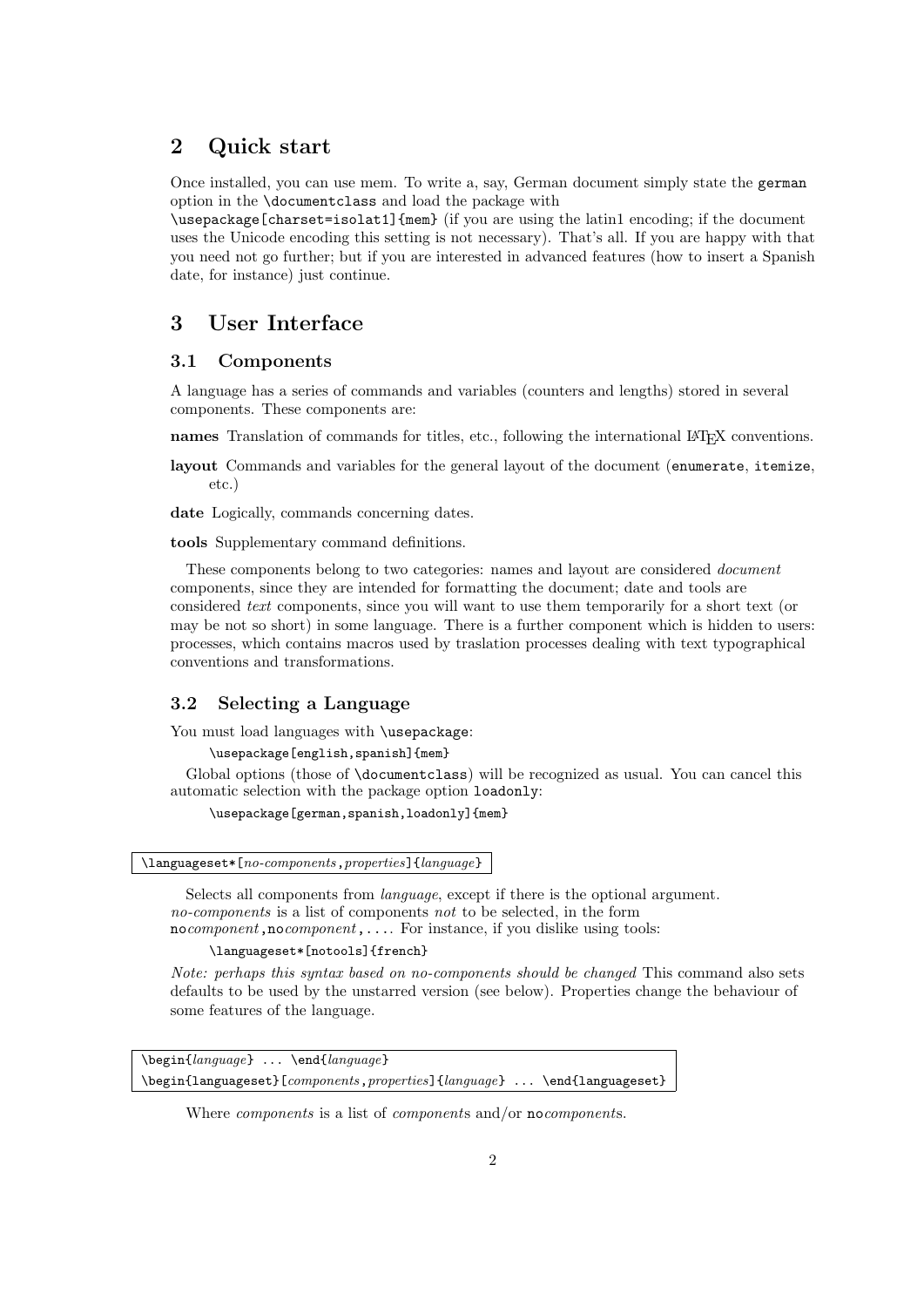The simplest way to use a language locally is the environment above. The second one provides a more flexible approach.

There are three posibilities:

- When a component is cited in the form *component* (e.g., date or names), this component is selected for the current language, i.e., that of the current \languageset.
- When a component is cited in the form nocomponent (e.g., nodate or nonames), this component is cancelled.
- When a component is not cited, then the default, i.e., that set by the **\languageset**\* in force, is used; it can be a no-form, and then the component will be disabled if necessary. If there is no a previous starred selection, the no-form will be presumed in all of components.

If no optional argument is given, then text,tools,date are presumed. Thus, at most two languages are selected at the same time; this point should be stressed, because it means that you cannot use at the same time features belonging to three or more languages. While at first glance this behaviour may seem very limiting... Note: to be filled Note: to repeat, perhaps the way components are selected should be changed, but I have not found a simpler syntax.

Here is an example:

\languageset\*[notools]{spanish} Now we have Spanish names, date, and layout, but no tools at all. \languageset[names,nodate]{french} Now we have Spanish layout, French names, but no tools. \languageset[tools]{german} Now we have Spanish names, date, layout, and German tools.

Selection is always local. There is also the possibility to use languageset as command and \languageset\* as environment.

\begin{languageset}\*[no-components]{language} text \end{languageset} \languageset[components]{language}

It very unlikely that you will use the starred version at all.

For the sake of clarity, spaces are ignored in the optional argument, so that you can write \begin{languageset}[date, tools, no text]{spanish}

```
\languagetext{text}
\languagetext[components]{language}{text}
```
A short text in another language. The behaviour of some features could be different. Use this command inside paragraphs (i. e., in horizontal mode) and languageset between paragraphs (i. e., in vertical mode—\languagetext, unlike \languageset, does not change the shapes of paragraphs.

## \languageunset

\languagereset

You can switch all of components off with **\languageunset**. Thus, you return to the original  $\Delta F$ <sub>EX</sub> as far as mem is concerned.<sup>3</sup> You can return to the status before the last \languageunset with \languagereset.

A typical file will look like this

<sup>3</sup>Well, not exactly. But you should not notice it at all.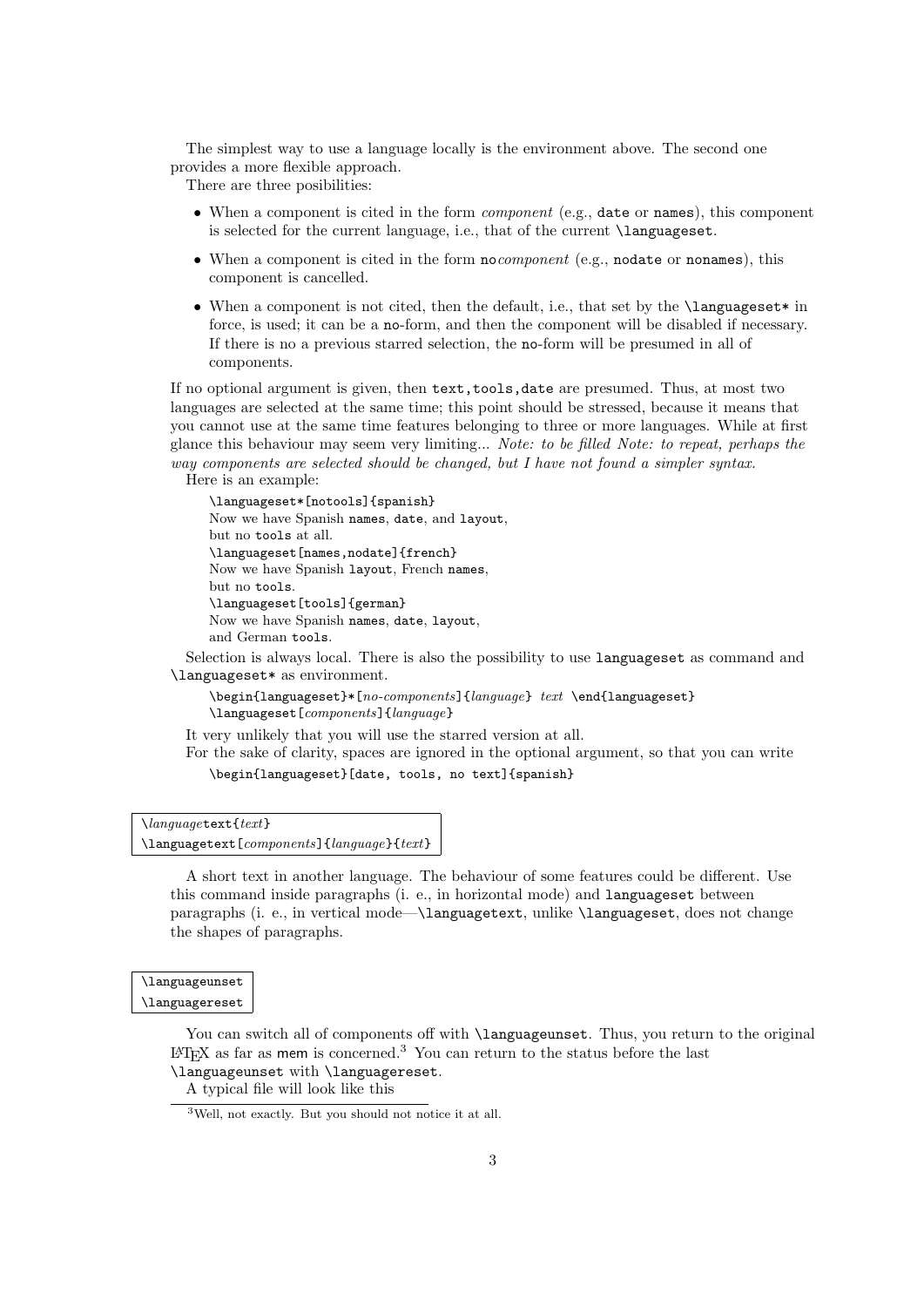```
\documentclass[german]{...}
\usepackage[spanish]{mem}
\newenvironment{spanish}%
  {\begin{quote}\begin{languageset}{spanish}}%
  {\end{languageset}\end{quote}}
\begin{document}
Deutscher text
\begin{spanish}
 Texto en espa'nol
\end{spanish}
Deutscher text
\end{document}
```
Note that **\languageset**\*{german} is not necessary, since it is selected by the package. (Because there is no loadonly package option.) Note also that the language enviroments can be redefined in terms of languageset (but languageset must not be modified).

## 3.3 Package options.

• charset=*charset* Sets the input encoding for the whole document.

## 3.4 Properties

Properties change the behaviour of some language features. Some properties are available in all languages, while some others are specific to certain languages. The first group includes (all take a value):

- charset The input encoding if different from the encoding of the rest of the document.
- rmfamily, sffamily, ttfamily Set the font family for the language. If not given, Mem uses the script values, or else the current font.
- encoding Overrides the default font encoding list in the cfg file. It can be a single value or a list enclosed in braces.
- hyphenation Overrides the default hyphenation (currently patterns should be loaded when generating a format). *Note:* To be implemented

#### \languageproperties{language}{properties}

The properties set in the preamble with this command will be added automatically when the language is used.

## 3.5 Tools

#### \languagename

The name of the current language. You must not redefine this command in a document.

#### \languagelist

Provides a list of the requested languages.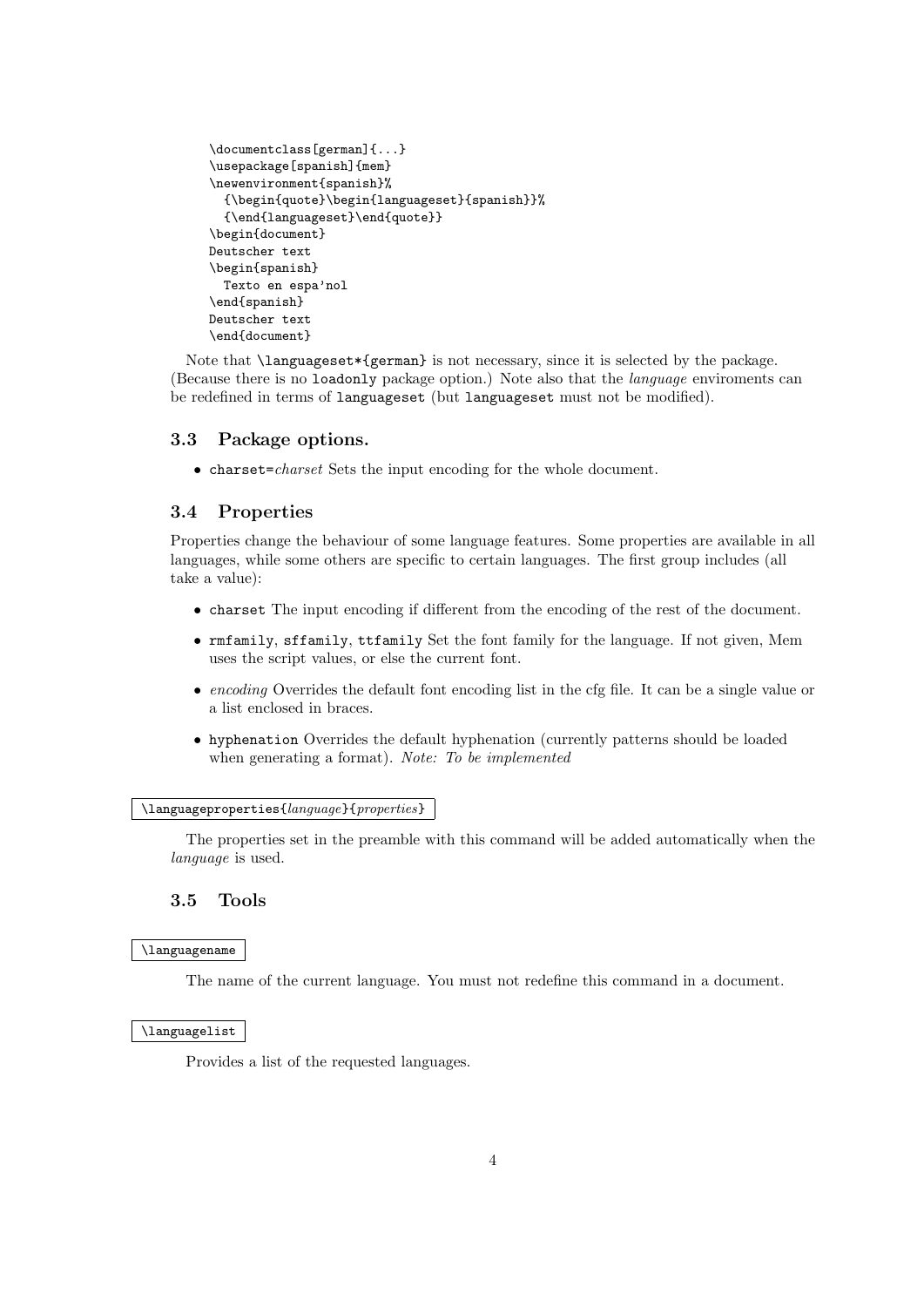#### \allowhyphens

Allows further hyphenation in words with the primitive \accent.

#### \nofiles

Not a new command really, but it has been reimplemented to optimize some internal macros related with file writing.

#### \languageensure

The mem package modifies internally some LATEX commands in order to do its best for making sure the current language is used in a head/foot line, even if the page is shipped out when another language is in force. Take for instance

(With \languageset\*{spanish}) \section{Sobre la confecci'on de t'itulos}

In this case, if the page is broken inside, say, a German text, an implicit **\languageensure** restores spanish and hence the accents.

Yet, some non-standard classes or packages can modify the marks. Most of times (but not always) \languageensure solves the problem:

```
(With \languageset*{spanish})
\section{\languageensure Sobre la confecci'on de t'itulos}
```
In typeset, writing and other modes it's ignored.

```
\unichar{code}
\unitext{text}
\text{text}
```
Conversion tools. The first one is a character with Unicode position code. The argument of the second and third macros is text to be preserved as two byte Unicode encoding, or transcoded from utf-8, respectively. Ligatures are preserved with \unichar, \unitext and \utfstring, but not with \utftext. Note: See yatest.tex. The names must be cleaned up.

### 3.6 Scripts

Writing systems are automatically handled by mem, so you should not be concerned too much with that. But there are some interesting points to be noted:

- If the document uses a single encoding, no matter it is Unicode or, say, ISO 8859-6 (Latin/Arabic), it will do its best in order to switch automatically the language when the script changes. The order which the languages are loaded in **\usepackage** is important, because the last language loaded using a certain script will be the default language for that script and used when an untagged change of script comes across. Note: How that should be implemented? Is it possible?
- Fonts can be attached to a certain script. Mem stores the current font attributes and reselects the font (automatically selecting the font encoding) when the language changes, if desired. For example,

```
\scriptproperties{El}{rmfamily = grtimes}
```
Note: Still under study and development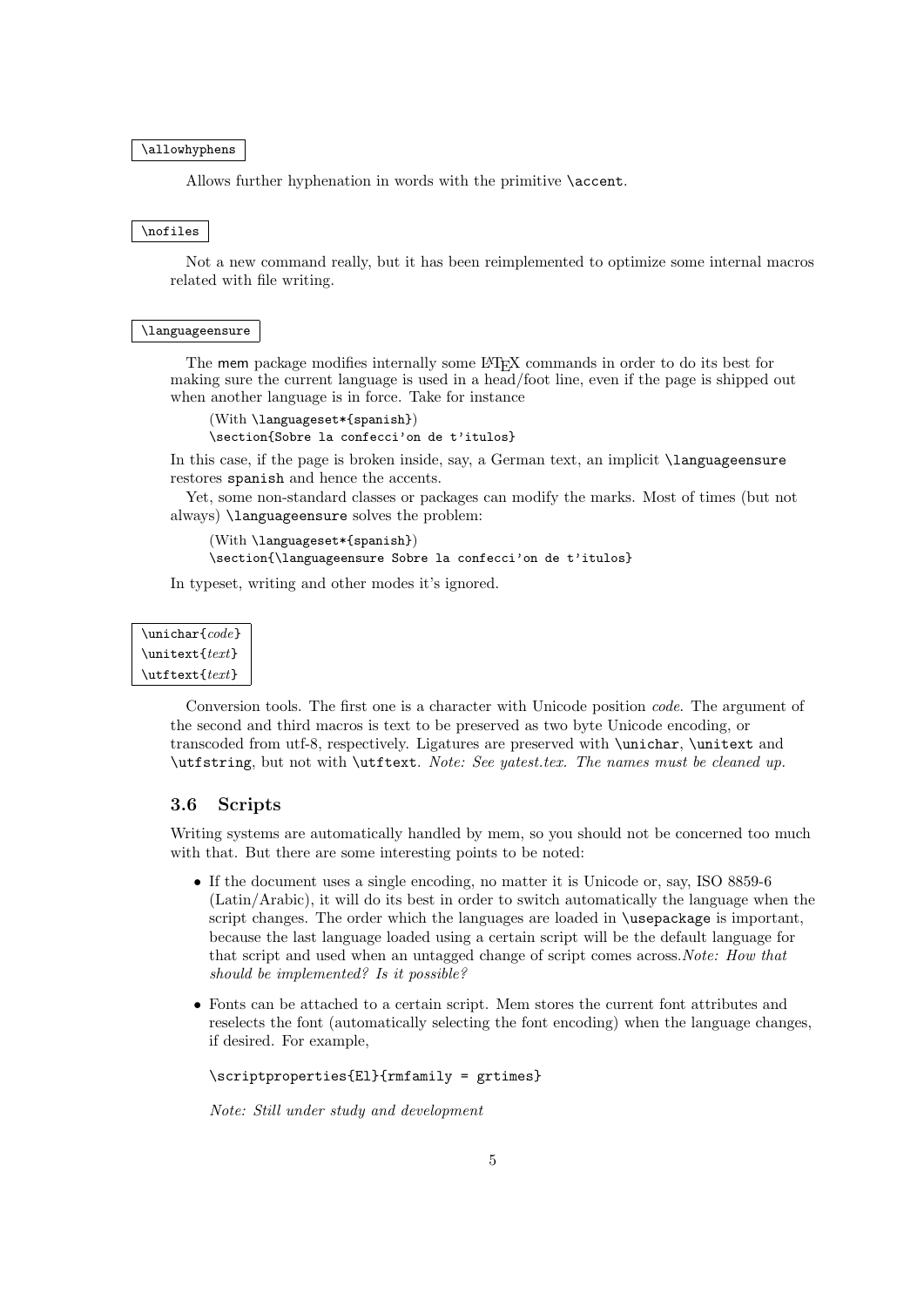## 4 Developper Commands

Some command names could seem inconsistent with that of the user commands. In particular, when you refer to a language in a document you are referring in fact to a dialect, which belogs to a language. As user, you cannot access a language and you instead access a dialect named like the language. From now on, when we say "current language" we mean "current language or dialect." For more details on dialects, see below.

## 4.1 General

### \DeclareLanguage{language}

The first command in the .ld must be this one. Files don't always have the same name as the language, so this command makes things work.

\DeclareLanguageCommand{cmd-name}{component}[num-arg][default]{definition} \DeclareLanguageCommand\*{cmd-name}{component}[num-arg][default]{definition}

Stores a command in a component of the current language. The starred version makes sure that the utf-8 encoding is used, thus overriding the document encoding. The definition will be activated when the component is selected, and the old definition, if any, will be stored for later recovery if the component is switched off.

There is a point to note (which applies also to the next commands). Suppose the following code:

```
At spanish.ld:
\DeclareLanguageCommand*{\partname}{names}{Parte}
At document:
```

```
\languageset*{spanish}
\renewcommand{\partname}{Libro}
\languageset*{english}
\partname
```
Obviously, at this point \partname is 'Part'. But if you follow with

```
\languageset*{spanish}
\partname
```
Surprise! Your value of \partname, i.e., 'Libro', is recovered. So you can customize easily these macros in your document, even if you switch back and forth between languages.

#### \SetLanguageVariable{var-name}{component}{value}

Here var-name stands for the internal name of a counter or a lenght as defined by  $\neq$  (\c $(0...)$  or \newlenght. The variable must be already defined. When the component is selected, the new value will be assigned to the variable, and the old one will be stored.

\SetLanguageCode{code-cmd}{component}{char-num}{value}

Similar to \SetLanguageVariable but for codes. For instance: \SetLanguageCode{\sfcode}{text}{'.}{1000}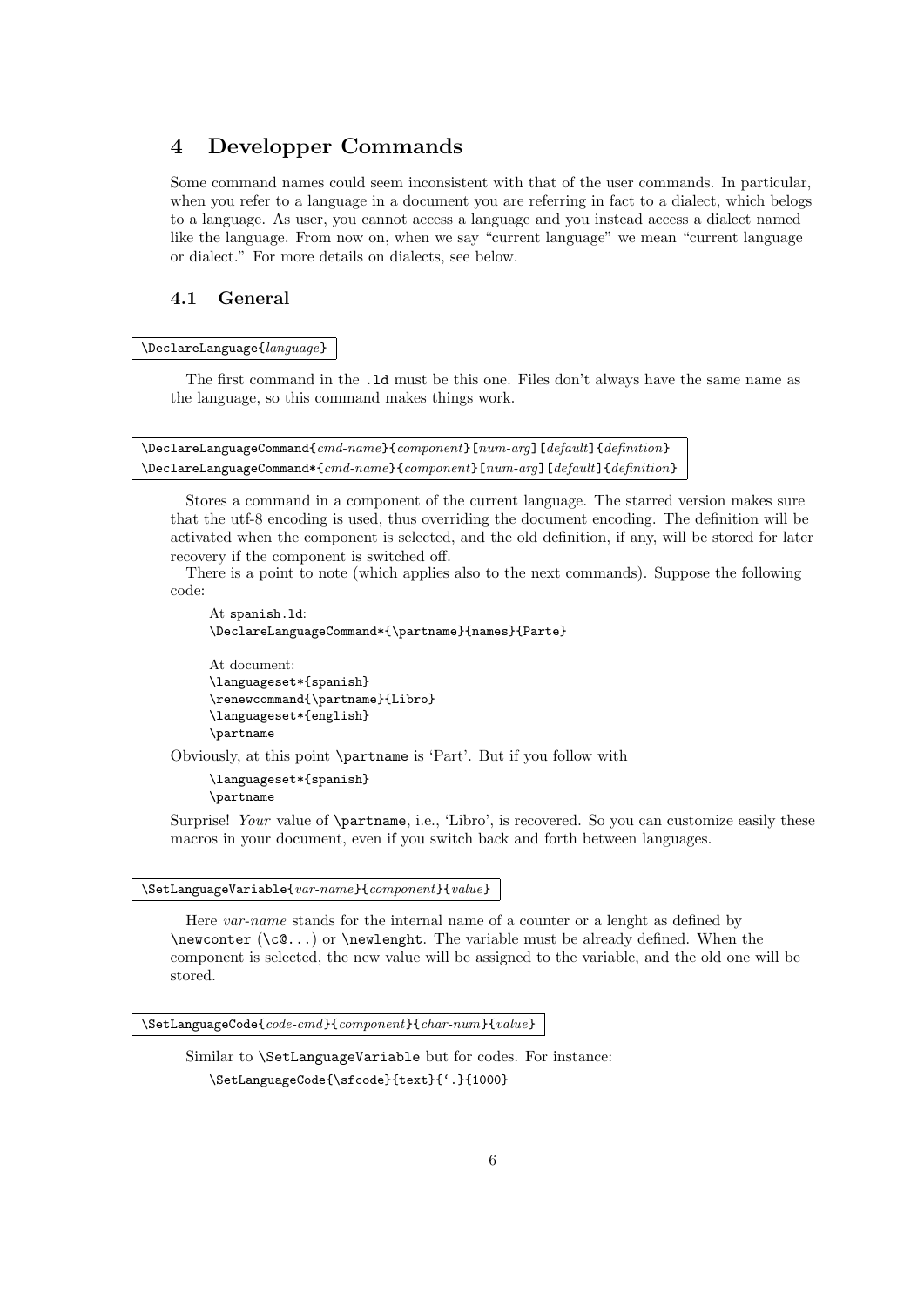Languages with **\frenchspacing** should set the **\sfcodes** with this command, so that a change with \nonfrenchspacing is recovered after a switch.

#### $\Upsilon$ UpdateSpecial{char}

Updates \dospecials and \@sanitize. First removes *char* from both lists; then adds it if it has categorie other than 'other' or 'letter'. With this method we avoid duplicated entries, as well as removing a character being usually special (for instance  $\tilde{\ }$ ).

### 4.2 components

\DeclareLanguageComponent{component} \DeclareLanguageComponent\*{component}

Adds a new component. With the starred version, the component will be considered a text component, and hence included in the default of \languageset. Component names cannot begin with no because of the no-form convention given above.

## 4.3 Translation processes

In the context of Mem, OCP's/OTP's become processes. However, a single conceptual process can be splitted into several OCP files because it requires more than one step. There are several levels of processes, each of them perform some specific task. The order which processes are applied and their names are determined by the following commands.

 $\verb+\Declarel=anguageProcess{id}{level-name}$ 

Declares a slot where ocp's could be added. You won't use this command very often, except if the four basic components—namely, charset, input, text, and font—don't fit your needs. Note: A more "abstract" syntax could replace id by a aftername which name is added after (numerically).

\AddLanguageProcess{level-name}{ocp files}

Adds the stated ocp's to the given slot for the current language.

\UseLanguageProcess

Activates the ocp's corresponding to the current language, including those declared with \DeclareLanguageProcess but excluding the generic processes described below.

#### $\Delta$ PeclareMemProcess{*id*}{*level-name*}

Translation processes not attached to languages, but used as generic tools.

There are five processes predefined in Mem, some of them in the kernel and some others in script definition files:

charset (200) Converts the input text to Unicode (language).

unicode (400) Apply Unicode transformations if necessary, such as normalization (language). Note: Which one to be used is still under study—composed or decomposed?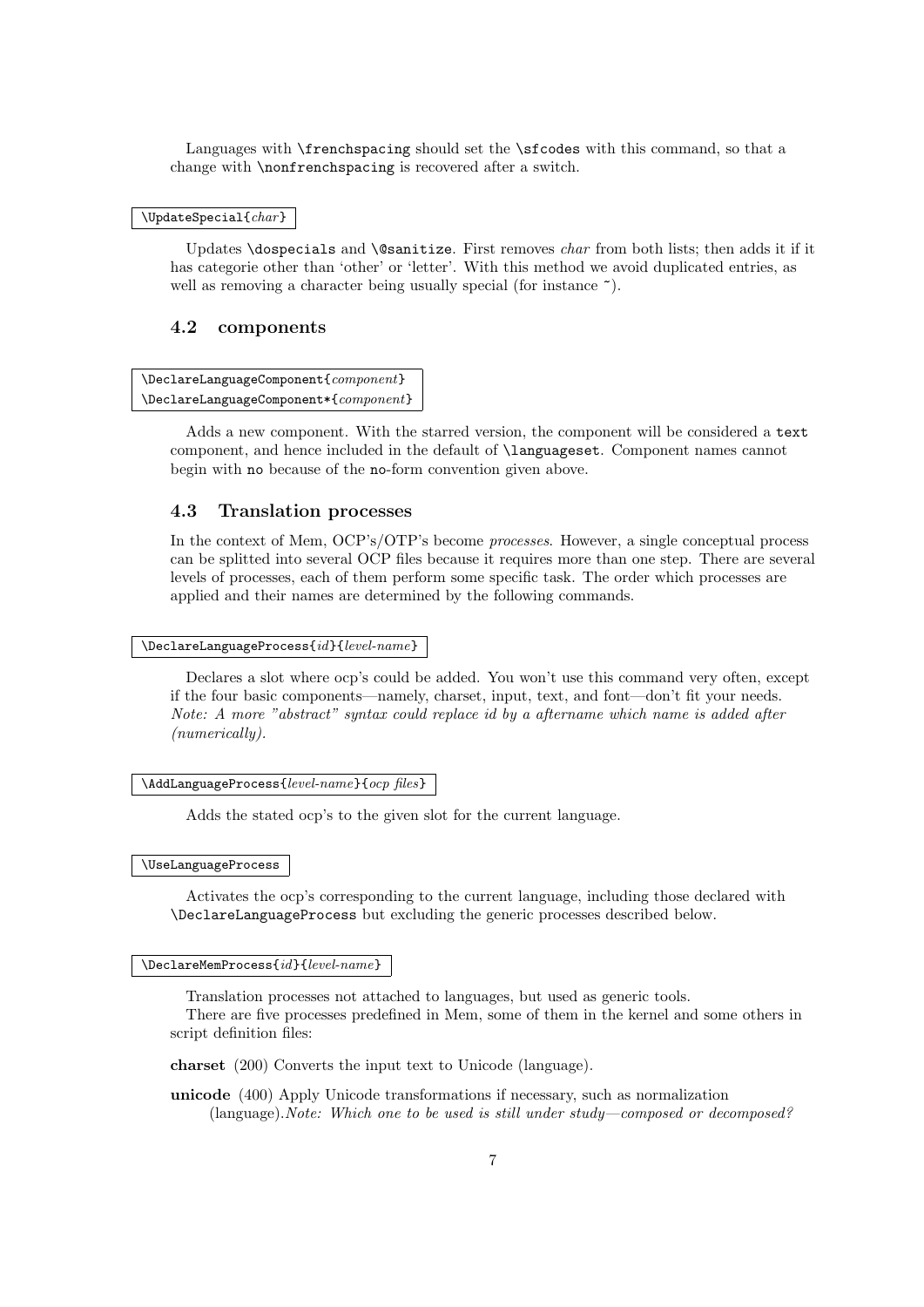- transcript (600) Transliterate from one script to another, for example with charset=isolat1, input=latin for Cyrillic (language). Note: Is this the right order?.
- input  $(800)$  Input conventions like T<sub>EX</sub> pseudo-ligatures such as  $---$  (language).
- case (1000) Case changes and similar transformations within a script (like Japanese katakana/hiragana) (Mem).
- text (1000) Language dependant processes to follow typographical conventions (letter variants in Greek, spacing with puntuation marks in French, contextual forms in Arabic, etc. Language)
- font (1200) Transcoding to the target font and faking missing characters (like accented letters. Mem).

## $\lambda$ AddMemProcess{level-name}{ocp file}

Defines the stated ocp and creates a process with level level-name and the same name as the ocp file.

### \AddMemProcess{level-name}[process-name]{ocp files}

Defines the stated ocp and creates a process with level level-name and the name process-name. To be used if the process consists in several ocp files.

#### $\Upsilon$ SeMemProcess $\{ocp \ name\}$

Activates the translation process corresponding to the *ocp name* (= *ocp file*).

## 4.4 Scripts

All languages has at least an attached writing system which is written in; information for scripts is generic to languages using it (for instance, what  $\quation$  illemetright or  $\iota$  means). Each script has an associated file with extension .sd and named with the two letter codes from the ISO 15924 standard (lowercased, in the arguments you should use the mixed case of the standard).

#### \SetLanguageScript{language-code}

Every language file should contain a command like that. It loads the macros corresponding to the language (diacriticals, punctuation, etc.) and performs some additional task. The following macros can be used in the .sd files.

\DeclareScript{language}

Set up.

#### DeclareScriptCommand{name}{definition}

Declares a macro whose definition which will be in force with a certain script. \DeclareScrinpCommand is essentialy a disguise for \DeclareTextCommand because the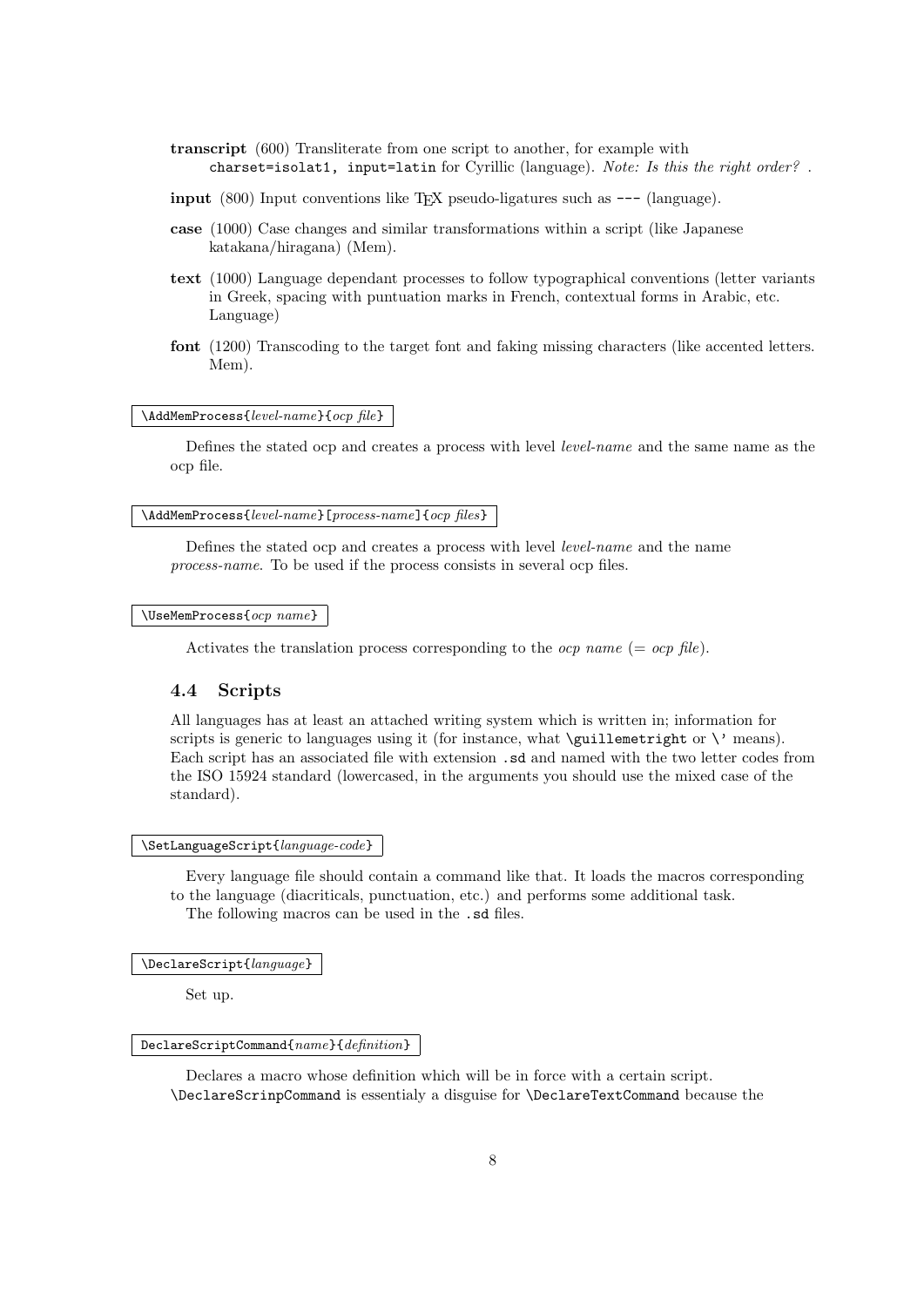internal handling of script macros is essentially the same than LATEX  $2\varepsilon$  font encodings. For example, la.sd (latin) contains

\DeclareScriptCommand{\~}[1]{#1\unichar{"0303}}

while el.sd (greek) contains

\DeclareScriptCommand{\~}[1]{#1\unichar{"0342}}

#### \SwitchScript{language}

You should not use this macro. It is inserted automatically by Aleph/Omega when it thinks that a change of script is necessary.

#### \UseMemAccent{cmd}{position}{letter}

Places the accent in *position* over *letter*. The cmd parameter is just a remainder of the accent  $(\vee, \vee, \vee, \vee)$ . This command is intended to be used in otp files, and only to give support to fonts not compliant with mem (namely, 8t, 8r, 7t, etc. fonts).

## 4.5 Dates

\DeclareDateFunction{date-function-name}{definition} \DeclareDateFunctionDefault{date-function-name}{definition} \DeclareDateCommand{cmd-name}{definition}

By means of \DeclareDateCommand you can define commands like \today. The good news is that a special syntax is allowed in definition with date functions called with  $\leq$  date-funtion-name>. Here  $\leq$  date-funtion-name> stands for the definition given in \DeclareDateFunction for the current language. If no such function for the language is given then the definition of \DeclareDateFunctionDefault is used. See english.ld for a very illustrative example. (The < and > are actual lesser and greater signs.) Predeclared functions (with \DeclareDateFunctionDefault) are:

- $\leq d$  one or two digits day: 1, 2, ..., 30, 31.
- $\langle \text{dd} \rangle$  two digits day: 01, 02, ...
- $\leq m$  one or two digits month.
- $\leq$ mm> two digits month.
- $\langle \text{v} \rangle$  two digits year: 96, 97, 98, ...
- $\langle$ yyy $\rangle$  four digits year: 1996, 1997, 1998, ...

Functions which are not predeclared, and hence should be declared by the .ld file, are:

- $\langle$ ww $\rangle$  short weekday: mon., tue., wes., ...
- <wwww> weekday in full: Monday, Tuesday, . . .
- $\bullet$   $\leq$ mmm> short month: jan., feb., mar., ...
- $\bullet$   $\leq$ mmm $\geq$  month in full: January, February, ...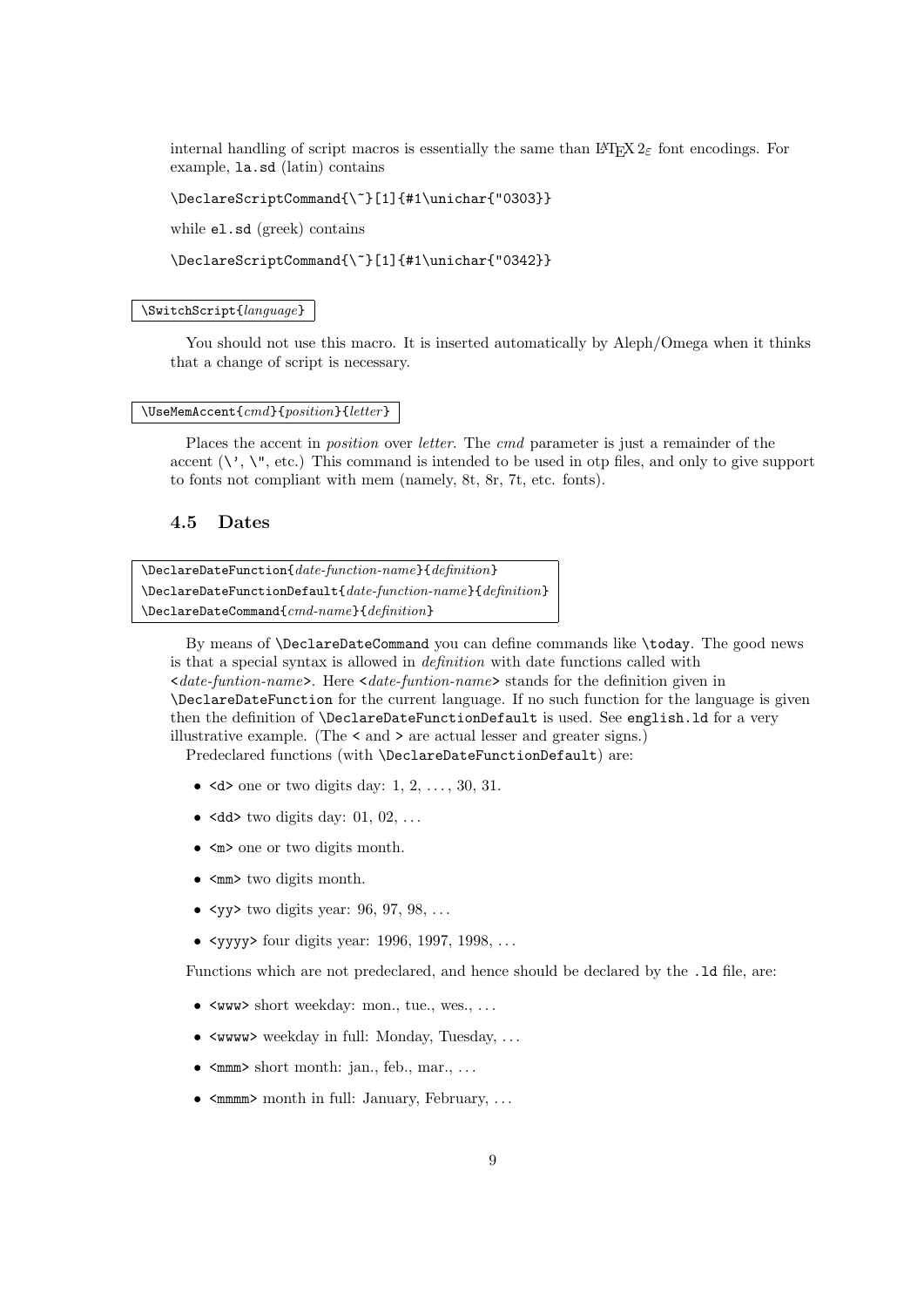The counter \weekday (also \value{weekday}) gives a number between 1 and 7 for Sunday, Monday, etc.

For instance:

```
\DeclareDateFunction{wwww}{\ifcase\weekday\or Sunday\or Monday\or
 Tuesday\or Wesneday\or Thursday\or Friday\or Saturday\fi}
\DeclareDateCommand{\weektoday}{<wwww>, <mmmm> <dd> <yyyy>}
```
## 4.6 Dialects

As stated above, \languageset access dialects rather than languages. \DeclareLanguage declares both a language and a dialect with the same name, and selects the actual language.

```
\DeclareDialect{dialect}
\SetDialect{dialect}
\SetLanguage{language}
```
\DeclareDialect declares a dialect, which incorporates all declarations for the current actual language. With \SetDialect you set the dialect so that new declarations will belong only to that dialect. \DeclareDialect just declares but does not set it.

A dialect with the same name as the language is always implicit. You can handle this dialect exactly as any other dialect. In other words, after setting the dialect, new declarations belong only to it. If you want to return to the actual language, so that new declarations will be shared by all dialects, use \SetLanguage.

Note that commands and variables declared for a language are set by \languageset before those of dialects, no matter the order you declared it.

For example:

```
\DeclareLanguage{english}
\DeclareDialect{american}
Declarations
\SetDialect{english}
\DeclareDateCommmand{\today}{...}
\SetDialect{american}
\DeclareDateCommand{\today}{...}
\SetLanguage{english}
More declarations shared by both english and american
```
## 4.7 Interaction with Classes

```
\mem@nocomponent
(i.e. \mem@nonames, \mem@nolayout, \mem@notext, etc.)
```
Initially, these commands are not defined, but if they are, the corresponding components are not loaded. This mechanism is intended for classes designed for a certain publication and with a very concrete layout which we don't want to be changed. You simply write in the class file

\newcommand{\mem@nolayout}{}

Note this procedure does not ever load the component—if you select it nothing happens.

## 5 Configuration

The way languages and scripts are referred to inside mem is highly customizable. You can refer a language using the name in its own language (and even its local script), the english name or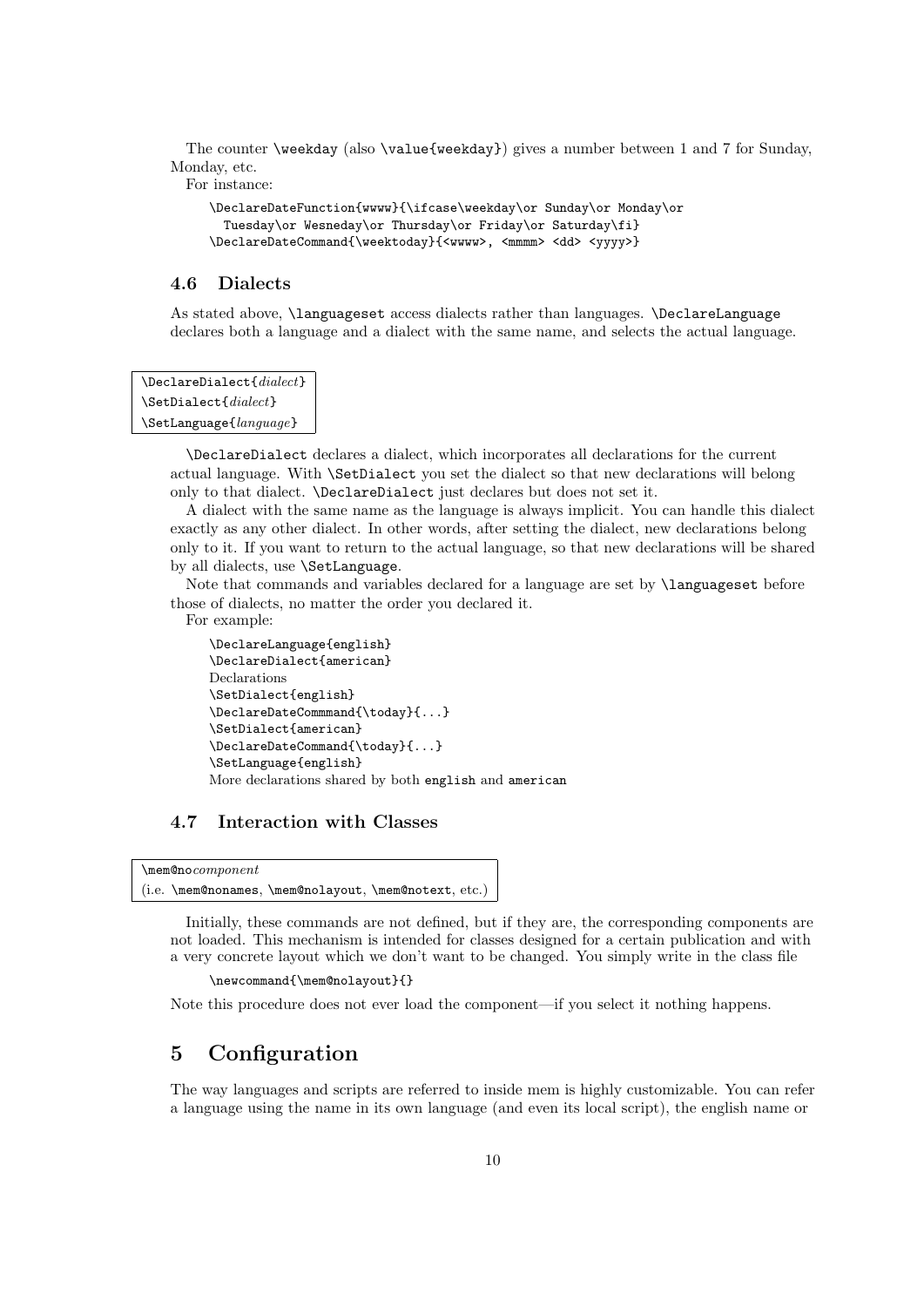even the name in your own language. For that to be accomplished a set of configuration files are provided. Note: Currently, only that with English names are provided. Note: To be implemented. However, I think that this feature leads to unmanageable configurations; I think that it should be restricted to English and local names

#### mem.cfg

The languages in English. Every line must contain three fields:

name The name to be used in the document; the name of the language/dialect as used in the .ld file.Note: A solution to that could be to introduce the possibility to define "synonymous" in the document

file The file name, which uses the three-letter codes from ISO-639 and the extension .ld.

patterns The hyphenation patterns to be used with the language/dialect.

## 6 Customization

"Well, but I dislike spanish.ld." You can customize easily a language once loaded, with new commands or by redefininig the existing ones.

- If want to redefine a language command, simply select the component of this language which defines it (as with **\languageset\*)** and then redefine it with **\renewcommand**.
- If you want to define a new command for a language, first make sure no language is selected (for instance, with \languageunset). Then \SetLanguage and use the declaration commands provided by the package and described above.

A further step is creating a new file, by copying it, modifying the commands and, of course, renaming the file! Or with a file with extension .ld as:

```
\ProvidesFile{...ld}
\input{...ld} the file you want customize
\languageset*{...}
Commands to be redefined
\languageunset
\SetLanguage{...}
Commands to be created
```
You can modify languages by means of a package. The spguill is an example.

## 7 Errors

### Unknown component

You are trying to assign a command to an inexistent component. Perhaps you have misspelled it.

#### Missing language file

Probable causes:

- Wrong configuration.
- The corresponding .1d file is missing or misplaced.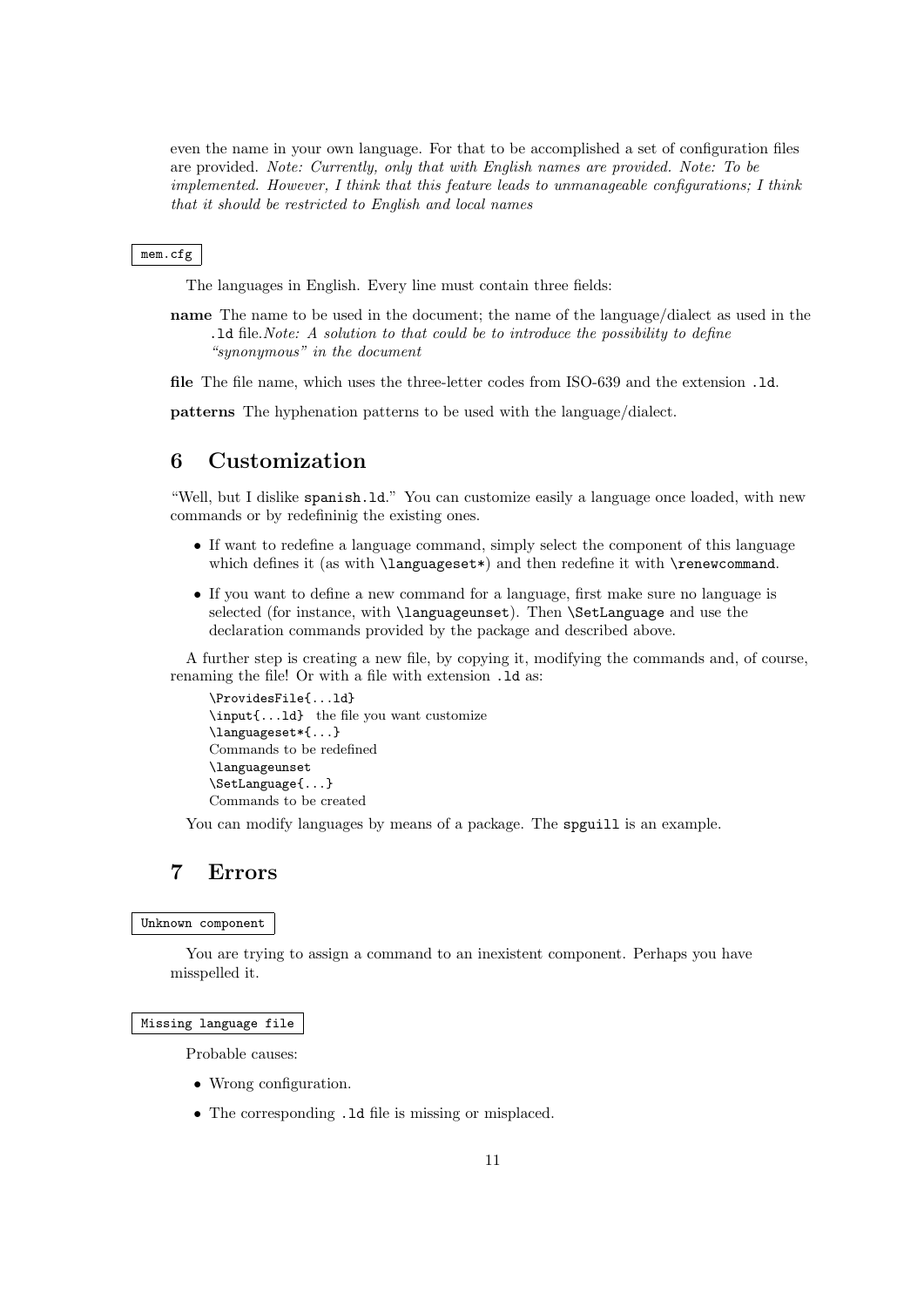#### Unknown language

You forgot requesting it. Note that dialects stand apart from languages; i.e., you have no access to austrian just requesting german.

#### Invalid option/property skipped

In the starred version of **\languageset** you must use the no-forms only.

#### Bug found  $(n)$

You will only find this error when using the developpers commands—never with the user ones—or if there is a bug in description files written by others. In the latter case, contact with the author. The meaning of the parameter  $n$  is

- 1. Unknown component in declaration. The component hasn't been declared. Perhaps you misspelled it.
- 2. Invalid component name. Component names cannot begin with no to avoid mistakes when disabling a component.
- 3. Declaration clash. You are trying to redeclare a command or to set a new value to a variable for this language. If you want redefine it, select the language and simply use \renewcommand (or \set..). If you intend to define a new command for the language, sorry, you must change its name.
- 4. Invalid language/dialect setting. Generated by \SetLanguage or \SetDialect when the argument is not a declared language/dialect.

Now we describe how mem generates T<sub>EX</sub> and L<sup>AT</sup>EX errors because of intrinsic syntax problems.

#### TeX capacity exceeded, sorry [save\_size= $n$ ]

You are using to many ungrouped languages. Fix: use the environment version of languageset, the *language* environments, or alternatively use **\languageunset** before a new \languageset.

## 8 Miscelaneous

This section is devoted to some miscelaneous topics which will be put in the right context once this documentation is more complete.

## 8.1 Mathematics

Aleph/Omega extends the possibilities of math fonts by enlarging the range of possible glyphs to 65.535. However, currently OCP's are not applied in math mode ... [to be filled]

Mem redefines \DeclareMathSymbol to accept large values (ie, to use \omathcode and \omathchardef).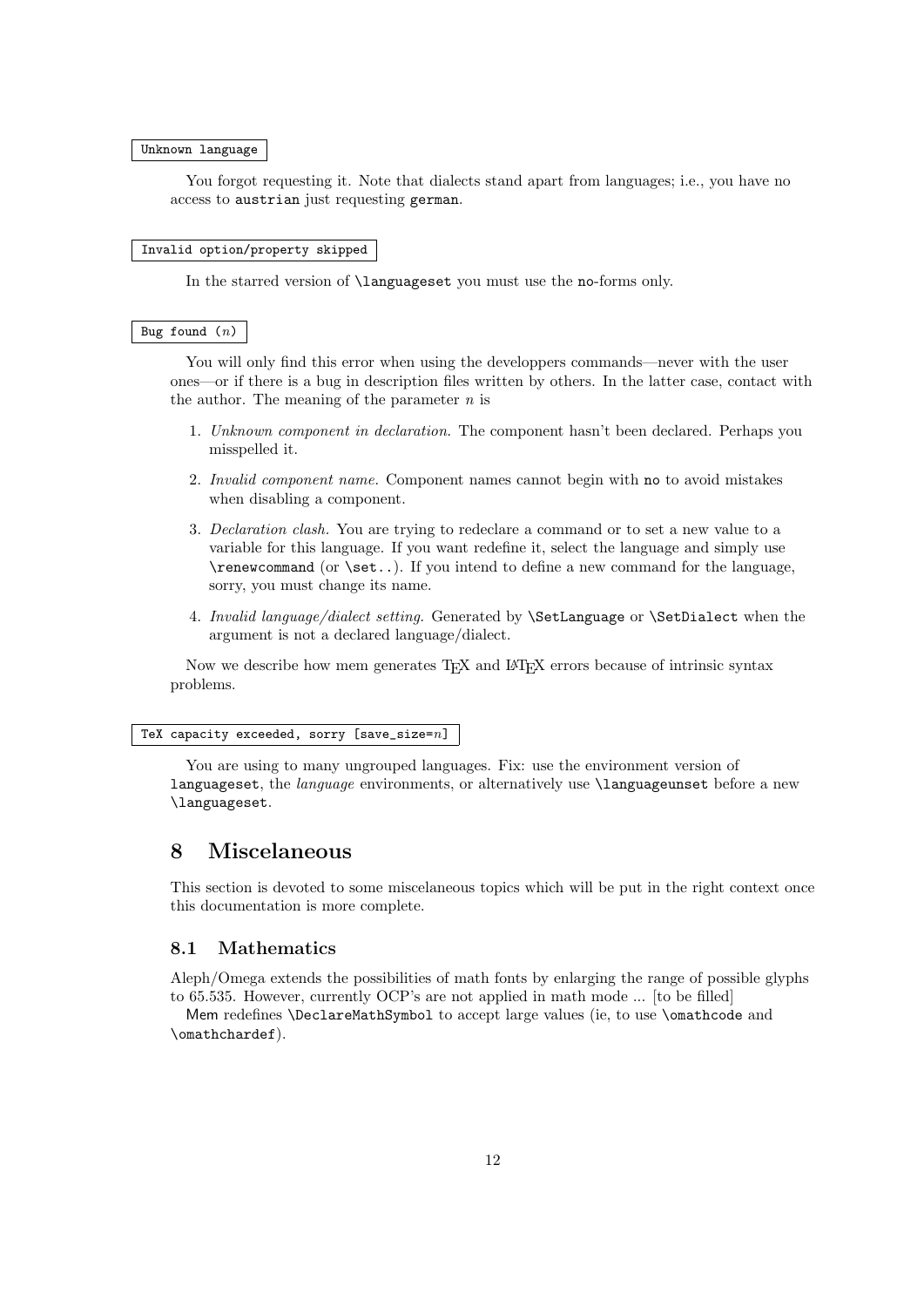### 8.2 Accents

Mem understands both composed and decomposed diacritical marks (at least in simplest cases) and can normalize them so that they are properly displayed—this way you can write \'{\c{\"{a}}} and the accents are rearranged and stacked.

Unicode allows two ways to represent accented letters: either composed (ie,  $\dot{q}$  is a single character whose code is U+0121) or decomposed (ie,  $\dot{q}$  is two caracters, g followed by  $\dot{v}$  with code U+0307).

In order to get an internal representation as close as Unicode as posible, the accent commands are redefined as in the next example:

#### \DeclareScriptCommand\'[1]{#1\unichar{"0300}}

so that the text can be handled uniformly. After normalizing to the composite form, Mem leaves to the font encoding process decide if the char exists in the font or if it should be decomposed and then faked with the help of \accent and related commands.

### 8.3 Encodings

Currently, the following encodings are supported:

- T1/TS1. Almost complete, but still with some parts missing.
- OT1/TS1. Incomplete.
- ULA. Omega Unicode-like for Latin.
- UEL. Omega Unicode-like for Greek.
- UCY. Omega Unicode-like for Cyrillic.
- UAR. Omega Arabic. It uses cuni2oar, which apparently mixes contextual analysis and font enconding—to be investigated

Note: The previous encodings are uncomplete and very problematic. Together, they are like UT1, for Latin/Greek/Cyrillic with names because of two reasons: UT1/omlgc is a sort of "modified Unicode" and therefore not Unicode at all, ut1cmr exists but pointing to a OT1 enconded font, and ot1omglc points to a UT1 encoded font (!). Further, should a single enconding contain the full Unicode set?

- T2A/TS1. Incomplete.
- LGR. It uses uni2lgr, which maps Latin characters to Greek glyphs—to be replaced with a correct OCP.

Note: Currently, font processes point directly to the target glyph. Another possibility is to load the LaTeX enconding then then use the LICR name, which in turn has the glyph code (which is, in fact, the procedure described below=. Pros of the latter: better control from within TeX; cons: font encodings has to be preloaded. I think it would be a nice thing if people has not to be concerned with font encondings (and if possible, we should minimize input encondings, perhaps giving a platform/language default so that  $\lim_{x \to \infty}$  czech] will be enough?

## 8.4 Private User Area

Mem uses the first page of the Public User Area for special purposes in the following way:

- \uE000-\uE00F are reserved for characters having always catocodes in the range 0-16. Actually, some of them does not make sense (eg, 11 and 12).
- \uE020-\uE0FF duplicates the ASCII range but making sure they are not special characters.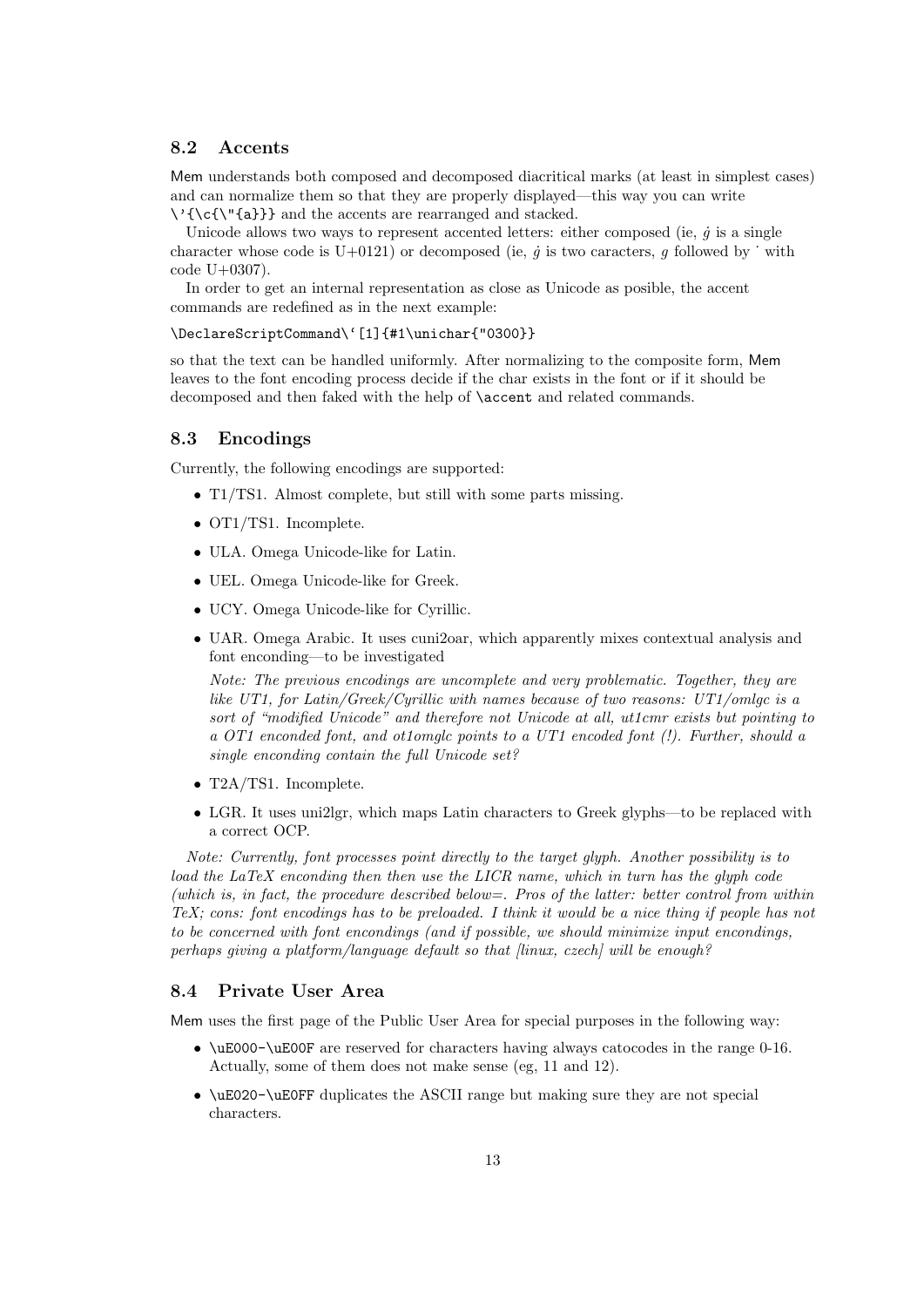### 8.5 The original idea

This section is devoted to a few ideas which I put forward in the LATEX3 list, which was followed by a very long discussion about a multilingual model (or more exactly, multiscript) for LATEX. These ideas lead to introduce the concept of LICR (LATEX internal character representacion). Actually, LaTeX has for a long time had a rigorous concept of a LaTeX internal representation but it was only at this stage that it got publicly named as such and its importance realised.<sup>4</sup> The reader can find more on LICR in the second edition of The  $\mu_{TFXCompanion}$ , by Frank Mittelbach and others (section 7.11.2).

Let's explain how TeX handle non ascii characters. T<sub>EX</sub> can read Unicode files, as xmltex demostrates, but non ascii chars cannot be represented internaly by T<sub>E</sub>X this way. Instead, it uses macros which are generated by inputenc, and which are expanded in turn into a true character or a T<sub>E</sub>X macro by fontenc:

$$
\acute{\rm e}-\rm{inputenc}\rightarrow\mathrm{\backslash}\mathrm{^{\star}fe}\mathrm{\rbrace}-\rm{fontenc}\rightarrow\mathrm{\char'133}e9
$$

That's true even for cyrillyc, arabic, etc., characters!

Omega can represent internally non ascii chars and therefore actual chars are used instead of macros (with a few exceptions). Trivial as it can seem, this difference is in fact a *huge* difference. For example, the path followed by  $\acute{e}$  will be:

$$
\begin{array}{ccccc}\n\text{\'e} & \text{an encoding } \text{op} & & \text{T1 font } \text{otp} & \text{op} \rightarrow \text{``e9} \\
& & \searrow & & \searrow & & \searrow & \\
& & \searrow & & \searrow & & \\
& & \searrow & & \searrow & & \\
& & \searrow & & \searrow & & \\
& & \searrow & & \searrow & & \\
& & \searrow & & \searrow & & \\
& & \searrow & & \searrow & & \\
& & \searrow & & \searrow & & \searrow & \\
& & \searrow & & \searrow & & \searrow & \\
& & \searrow & & \searrow & & \searrow & \\
& & \searrow & & \searrow & & \searrow & \\
& & \searrow & & \searrow & & \searrow & & \searrow & \\
& & \searrow & & \searrow & & \searrow & & \searrow & \\
& & \searrow & & \searrow & & \searrow & & \searrow & \\
& & \searrow & & \searrow & & \searrow & & \searrow & \\
& & \searrow & & \searrow & & \searrow & & \searrow & \\
& & \searrow & & \searrow & & \searrow & & \searrow & \\
& & \searrow & & \searrow & & \searrow & & \searrow & \\
& & \searrow & & \searrow & & \searrow & & \searrow & \\
& & \searrow & & \searrow & & \searrow & & \searrow & \\
& & \searrow & & \searrow & & \searrow & & \searrow & \\
& & \searrow & & \searrow & & \searrow & & \searrow & \\
& & \searrow & & \searrow & & \searrow & & \searrow & \\
& & \searrow & & \searrow & & \searrow & & \searrow & \\
& & \searrow & & \searrow & & \searrow & & \searrow & \\
& & \searrow & & \searrow & & \searrow & & \searrow & \\
& & \searrow & & \searrow & & \searrow & & \searrow & \\
& & \searrow & & \searrow & & \searrow & & \searrow & \\
& & \searrow & & \searrow & & \searrow & & \searrow & \\
& & \searrow & & \searrow & & \searrow & & \searrow & \\
& & \searrow & & \searrow & & \searrow & & \searrow & \\
& & \searrow & & \searrow & & \searrow & & \searrow & \\
& & \searrow & & \searrow & & \searrow & & \searrow & \\
& & \searrow & & \searrow & & \searrow & & \searrow & \\
& & \searrow & & \searrow & & \searrow & & \searrow & \\
& & \searrow & & \searrow & & \
$$

It's interesting to note that fontenc is used as a sort of input method!

For that to be accomplished with ocp's we must note that we can divide them into two groups: those generating Unicode from an arbitrary input, and those rendering the resulting Unicode using suitable (or maybe just available) fonts. The Unicode text may be so analyzed and transformed by external ocp's at the right place. Mem further divides these two groups into four (to repeat, these proposals are liable to change):

- 1a) charset: converts the source text to Unicode.
- 1) input: set input conventions. Keyboards has a limited number of keys, and hands a limited number of fingers. The goal of this group is to provide an easy way to enter Unicode chars using the most basic keys of keyboards (which means ascii chars in latin ones). Examples could be:
	- $\bullet$  ---  $\rightarrow$  em-dash (a well known T<sub>E</sub>X input convention).
	- ij  $\rightarrow$  U+0133 (in Dutch).
	- no  $\rightarrow$  U+306E [the corresponding hiragana char]

Now we have the Unicode (with TeX tags) memory representacion which has to be rendered:

- 2a) writing: contextual analysis, ligatures, spaced punctuation marks, and so on.
- 2b) font: conversion from Unicode to the local font encoding or the appropiate TEX macros (if the character is not available in the font).

<sup>4</sup>Chris Rowley, "Re(2): [Omega] Three threads", e-mail to the Omega list, 2002/11/04. I've discovered recently an article by Robin Fairbains advancing some of the ideas in Mem ("Omega – why bother with Unicode", TUGboat 16/3, 1995) such as the clear separation in the functions of ocp's, which has been applied, for example, to devnag after presenting Mem (by then named Lambda) in Tokyo 2001.